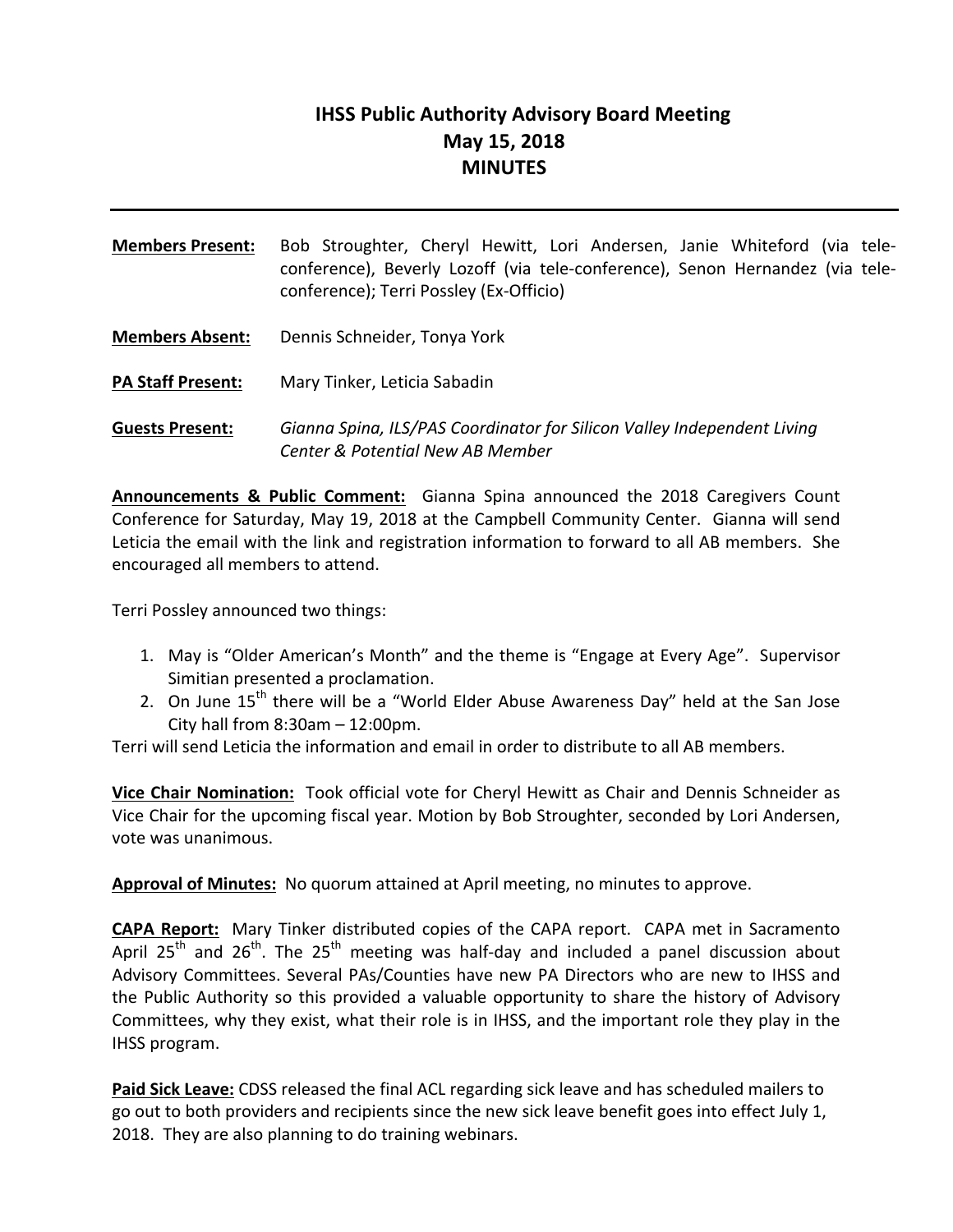**Electronic Timesheets (ETS):** Santa Clara County continues to experience steady growth in IPs enrolling in ETs with over **4,502** IPs enrolled at this time. This equals **18.9%** of total IPs here and continues to grow daily; IPs who also enroll in direct deposit report getting paid within 3 days of submitting their electronic timesheets. The PA encourages IPs to enroll in both to help with expeditious payment and to help prevent errors on timesheets. The new flyers made available by CDSS are being distributed widely. A new addition to the PA website provides information and a link to enroll in direct deposit as well.

**Electronic Visit Verification (EVV):** Electronic Visit Verification (EVV) requirement set forth in the federal 21st Century Cures Act is scheduled for implementation January 1, 2019. CDSS stated they will request an extension to permit more time to implement since there is no way California could be ready to roll it out January 2019.

### **Legislative Update:**

#### AB 550 (Reyes): State Long-Term Care Obmudsman.

Current law requires the California Department of Aging to allocate federal and state funds for local ombudsman programs according to a specified distribution, but prohibits the department from allocating less than \$35,000 per fiscal year, except in areas with fewer than 10 facilities and fewer than 500 beds. This bill would increase the base allocation for local ombudsman programs to \$100,000 per fiscal year. The bill would appropriate \$2,250,000 from the General Fund to the California Department of Aging for the purpose of increasing base allocation funding for that purpose. This bill is currently in *the possession of the Senate Human Services Committee.* Recommended Position: Support

#### AB 614 (Limon): Area Agency on Aging: Alzheimer's and Dementia specialist:

Current law requires the California Department of Aging to adopt policies and guidelines to carry out the purposes of the Alzheimer's Day Care-Resource Center Program, whereby direct services contractors receive funding to provide services to meet the special care needs of, and address the behavioral problems of, individuals with Alzheimer's disease or a disease of a related type. This bill would require each area agency on aging to maintain an Alzheimer's and dementia specialist to provide information, assistance, referrals, and options to families. This bill is currently on the Senate Appropriations *Suspense File, where it will be taken up for consideration later in the month.* Recommended Position: **Watch**

AB 1017 (Santiago): Collective Bargaining Agreements: arbitration: litigation. Current law, with regard to disputes concerning collective bargaining agreements for private employment, requires a court to award attorney's fees to a prevailing party in an action to compel arbitration of the disputes unless the other party has raised substantial and credible issues involving complex or significant questions of law or fact regarding whether or not the dispute is arbitrable. Current law also creates, in this context, a right to attorney's fees for a prevailing party in a court action to compel compliance with the decision or award of an arbitrator or grievance panel regarding the disputes, or for a prevailing appellee in the appeal of the decision of an arbitrator regarding the disputes, unless the other party or appellant, respectively, has raised substantial issues involving complex or significant questions of law. This bill would apply these provisions to public employment. **This bill is currently in the possession of the Senate** *Desk.* **Recommended Position: Watch.**

AB 1909 (Nazarian): In-Home Supportive Services: written content translation. Would clarify that the State Department of Social Services is required to provide translations of written content, as defined, in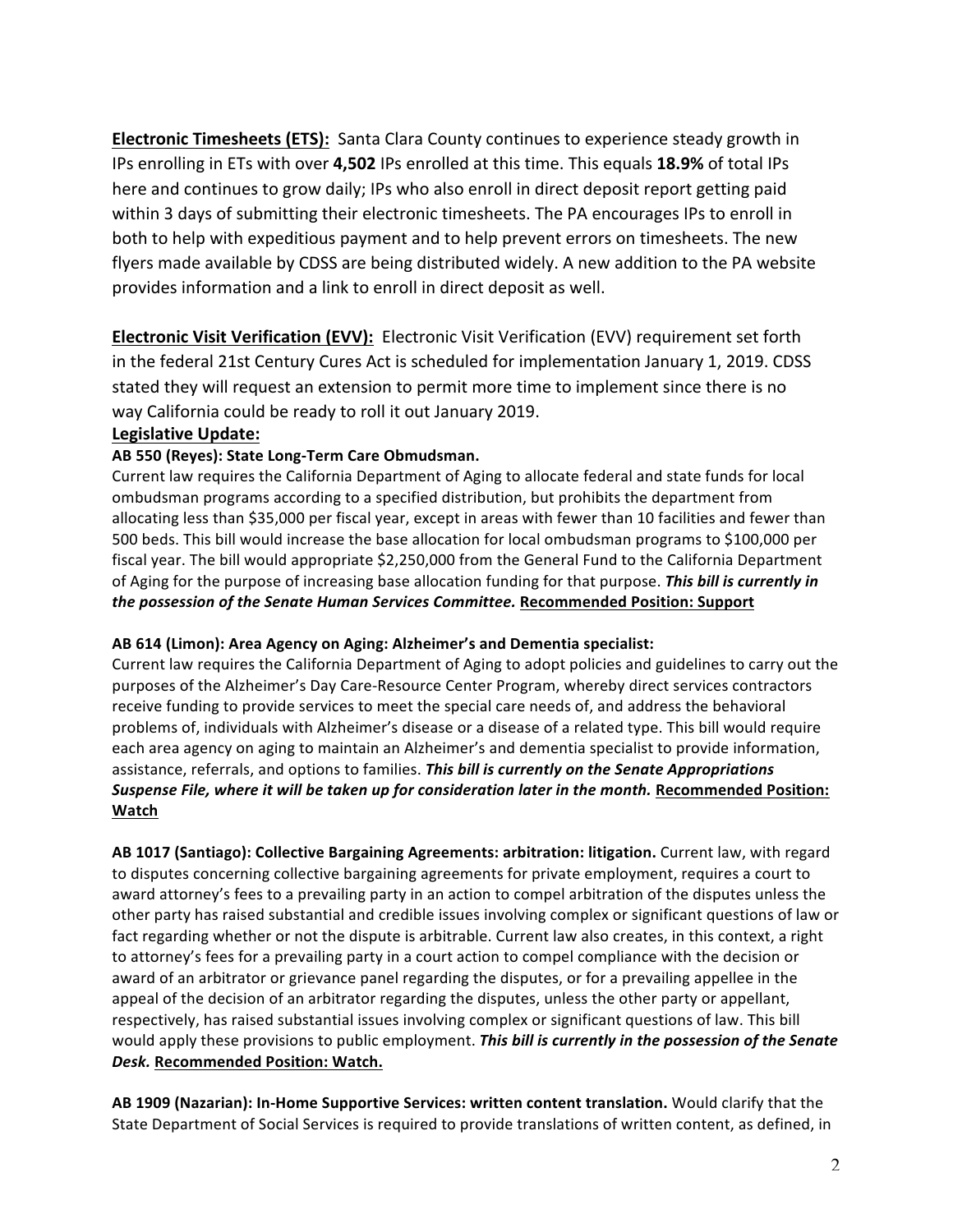languages spoken by a substantial number of providers of in-home supportive services. The bill would permit the department to work with counties and the County Welfare Directors Association to repurpose existing, county-produced translations of written content. This bill is currently in the possession of the Senate Human Services Committee, where it is scheduled to be heard on June 12. **Recommended Position: Co-Sponsor.**

**AB 1937 (Santiago): Public Employment: payroll deductions.** Current law prescribes various duties of the Controller in connection with deductions requested by employee organizations and other bona fide organizations regarding requests for deductions from the salaries and wages of their members. Current law prescribes the duties of the governing boards of school districts in regard to requests by certificated employees for deductions from the salaries and wages, and prescribes similar duties for the governing boards of community college districts. Curent law authorizes a trial court employee or interpreter to permit a dues deduction from his or her salary in the same manner provided to public agency employees pursuant to specified law applicable to the state and the Controller, as described above. This bill would revise and recast these provisions. This bill is currently in the possession of the Assembly *Appropriations Committee, where it is awaiting hearing.* **Recommended Position: Watch.**

AB 2159 (Chu): Elder and Dependent Adult Financial Abuse. Current law requires persons designated as mandated reporters of suspected financial abuse, as defined, to report known or suspected instances of elder or dependent adult financial abuse and makes failure to comply with these requirements subject to a civil penalty not exceeding one thousand dollars  $(S1,000)$  or if the failure to report is willful, a civil penalty not exceeding five thousand dollars (\$5,000). Current law defines "mandated reporters" for purposes of these requirements as all officers and employees of financial institutions. This bill would also include within the definition of mandated reporters for these purposes, a money transmitter. This bill is currently in the possession of the Assembly Appropriations Committee, where it is awaiting *hearing..* **Recommended Position: Watch.**

AB 2430 (Arambula): Medi-Cal: program for aged and disabled persons. Current law requires the department to exercise its option under federal law to implement a program for aged and disabled persons, as described. Current law requires an individual under these provisions to satisfy certain financial eligibility requirements, including, among other things, that his or her countable income does not exceed an income standard equal to 100% of the applicable federal poverty level, plus an income disregard of \$230 for an individual, or \$310 in the case of a couple, except that the income standard determined shall not be less than the SSI/SSP payment level for a disabled individual or couple, as applicable. This bill would instead require, upon receipt of federal approval, all countable income over 100% of the federal poverty level, up to 138% of the federal poverty level, to be disregarded, after taking all other disregards, deductions, and exclusions into account for those persons eligible under the program for aged and disabled persons. This bill is currently in the possession of the Assembly Appropriations Committee, where it is awaiting hearing. Recommended Position: Support.

AB 2872 (Carrillo): In-Home Supportive Services: peer-to-peer training. Current law authorizes a county board of supervisors to contract with a nonprofit consortium, or to establish a public authority, to provide in-home supportive services and requires those entities to perform specified functions, including providing training to providers and recipients. This bill would require the department to designate the hours, per county, to compensate providers of in-home supportive services for educating other providers, using peer-to-peer training, in subject areas relating to the program, including how to enroll as a new provider and how to navigate the program, as specified. This bill is currently on the Assembly Appropriations Committee Suspense Calendar, where it will be taken up for consideration *next month.* **Recommended Position: Watch.**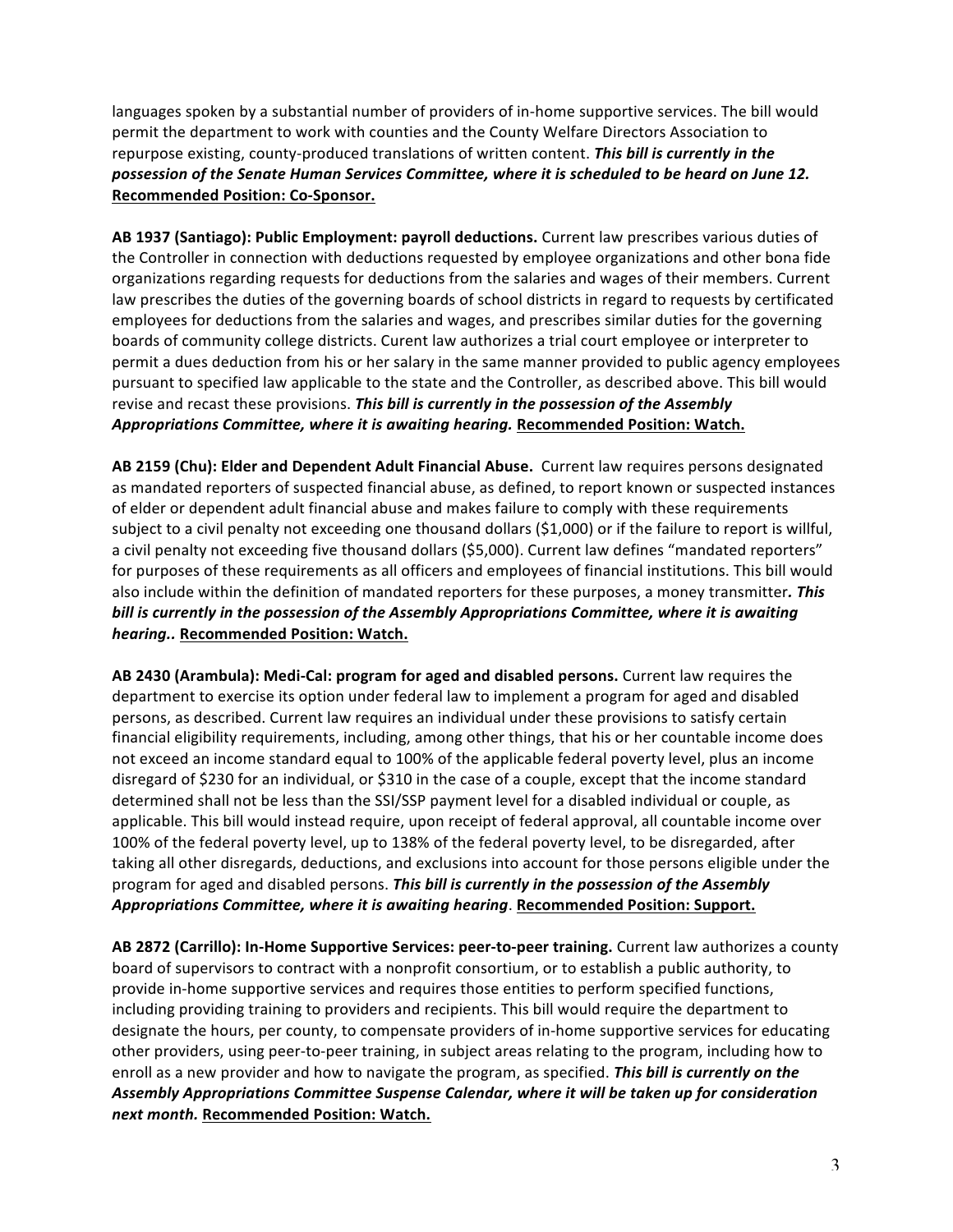AB 3082 (Gonzalez-Fletcher): In-Home Supportive Services. Would require the department, on or before July 1, 2019, in consultation with interested stakeholders, to develop a program to address the issue of sexual harassment of IHSS providers. The bill would require the program to include a uniform statewide protocol to follow whenever a provider reports sexual harassment, a continuing program of sexual harassment education for providers and recipients, a procedure for providers to report sexual harassment with guidelines and timelines for investigation, and a procedure to ensure protection against retaliation. The bill would require the department, on or before July 1, 2020, and annually thereafter, to submit a report to the Legislature summarizing the outcomes of the program. **This bill is** *currently* in the possession of the Assembly Appropriations Committee, where it is awaiting hearing. **Recommended Position: Support.**

AB 3114 (Thurmond): Personal Care Services. Would authorize a county board of supervisors to contract with a nonprofit consortium or to establish a public authority to provide waiver personal care services. The bill would authorize certain entities to meet and confer in good faith regarding wages, benefits, and other terms and conditions of employment with representatives of recognized employee organizations for an individual who is employed by a recipient of waiver personal care services. The bill would also make conforming changes. This bill did not meet the policy committee deadline in its house of origin, and accordingly is dead for the 2018 Legislative year. Recommended Position: Sponsor.

AB 3200 (Kalra): Public Social Services: SSI/SSP. Under current law, benefit payments under SSP are calculated by establishing the maximum level of nonexempt income and federal SSI and state SSP benefits for each category of eligible recipient, with an annual cost-of-living adjustment, effective January 1 of each year. Current law prohibits, for each calendar year, commencing with the 2011 calendar year, any cost-of-living adjustment from being made to the maximum benefit payment unless otherwise specified by statute, except for the pass along of any cost-of-living increase in the federal SSI benefits. Current law continuously appropriates funds for the implementation of SSP. This bill would reinstate the cost-of-living adjustment beginning January 1 of the 2019 calendar year. This bill is *currently* on the Assembly Suspense File, where it will be taken up for consideration later this month. **Recommended Position: Support.**

**SB 120 (Committee on Budget) In-Home Supportive Services Provider Wages: emergency caregiver payments for foster care: civil immigration detainees: recording fees.** The California Values Act prohibits state and local law enforcement agencies from contracting with the federal government for use of their facilities to house individuals as federal detainees, except as specified. This bill would specify that state and local law enforcement agencies are prohibited from contracting with the federal government for use of their facilities to house individuals as federal detainees for purposes of civil immigration custody, except as specified. This bill is currently on the Assembly Inactive File. **Recommended Position: Support.** 

**SB 1040 (Dodd) In-Home Supportive Services: natural disaster resulting in a state of emergency.** The California Emergency Services Act authorizes the Governor to declare a state of emergency under specified conditions and requires a county, including a city and county, to update its emergency plan to address, among other things, how the access and functional needs population, as defined, is served by emergency communications, evacuation, and sheltering. This bill would require a county to use a void and reissue warrant process for any provider who lost or had damaged an uncashed warrant because of a natural disaster resulting in a state of emergency. The bill would require a county, including a city and county, at the next update to its emergency plan, to integrate and require the assessment and provision of supportive services to IHSS recipients. This bill has been dual referred to Assembly Human Services and Assembly Housing Committees, where it has yet to be scheduled for hearings. Recommended **Position: Sponsor.**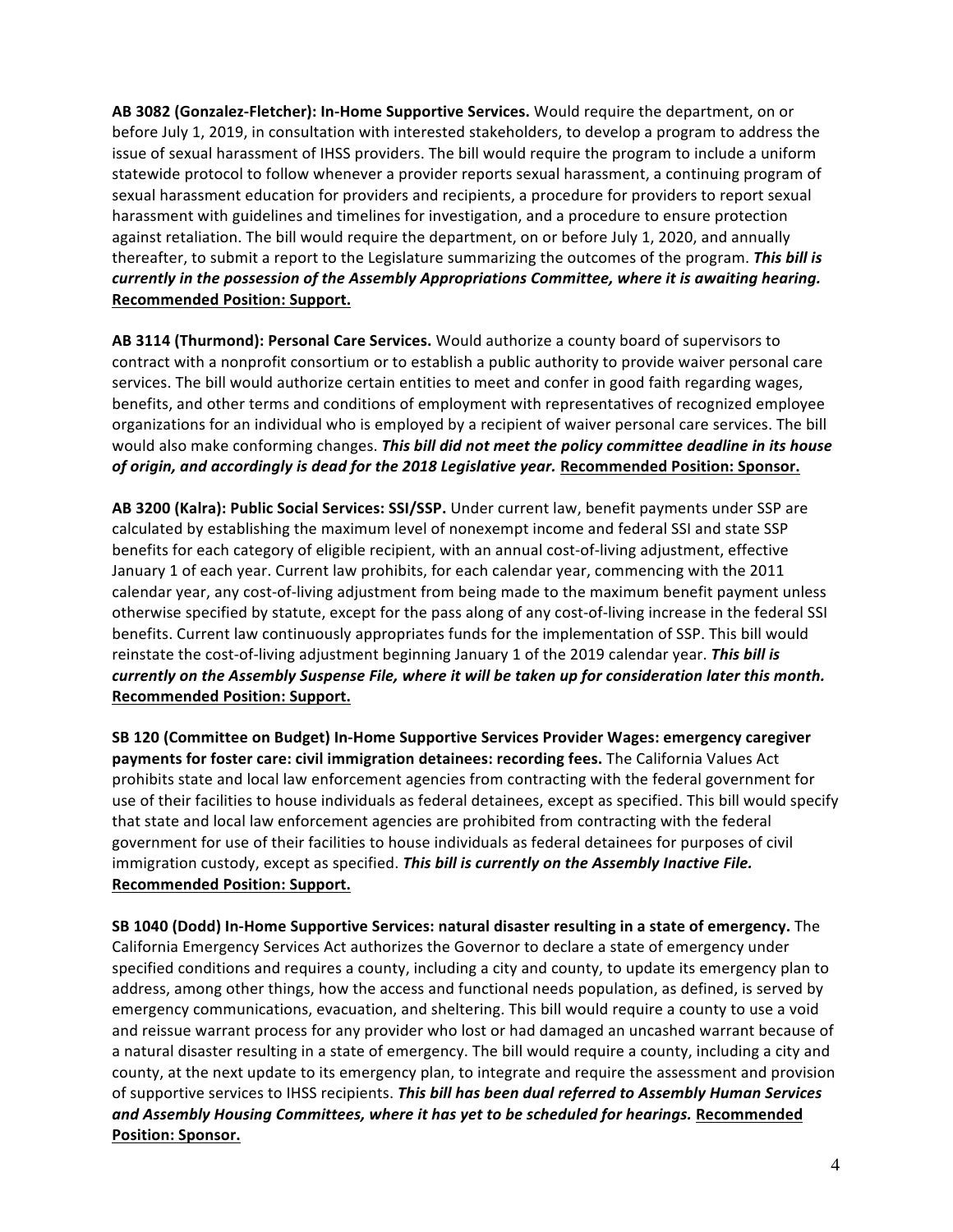Mary also mentioned concerns some IPs have been calling about regarding various city minimum wage ordinances. IPs want to know why they are not receiving the city minimum wage of \$15/hour when they work within those cities. Because they are part of a collective bargaining unit with the union, it is the collectively bargained rate that they are paid which is \$13/hour at this time.

**PROGRAMS REPORT:** Mary Tinker distributed and reported the following.

**Benefits Administration:** There were **11,187** IPs enrolled in the Valley Health Plan with **5,362** of those in the Classic Plan and 5,825 in the Preferred Plan. There were 11,857 IPs enrolled in the Dental/Vision plans during the month of April. There were **500** Smart Pass VTA Cards issued.

# **Enrollment:**

Number of IPs enrolled: **478** Number of IPs partially done: **445** Fingerprints: 

- Rejected prints: **19**
- Failed: **2**

The number of individuals attending the group enrollment sessions was 55 to 70 per session. Group sessions are generally held on Fridays with approximately 490 attending in April.

**Registry Services:** There are 497 active IPs on the registry and 1055 active consumers. The registry:

- Completed 63 new consumer intakes and reactivated 92 consumers
- Attained **63** matches
- Provided **592** new interventions

The "Consumer Connection" newsletter was mailed to 23,570 IHSS consumers in April. It can also be viewed at the Public Authority website at:

<http://www.pascc.org/resources/newsletter.html>

**Public Authority Phone Calls:** The Public Authority handled a total of 5,421 phone calls during April. Breakdown of the calls:

- Registry **3,194**
- Enrollment  **389**
- General  **742**
- Benefits **1,096**

**Care Coaching:** The Registry received 16 referrals for Care Coaching in the month of April. Three referrals were received from Santa Clara Family Health Plan, none from Anthem Blue Cross. **One** home visits was conducted at a hospital or other facility to prepare for discharge of the individual. There were **45** in-home visits made.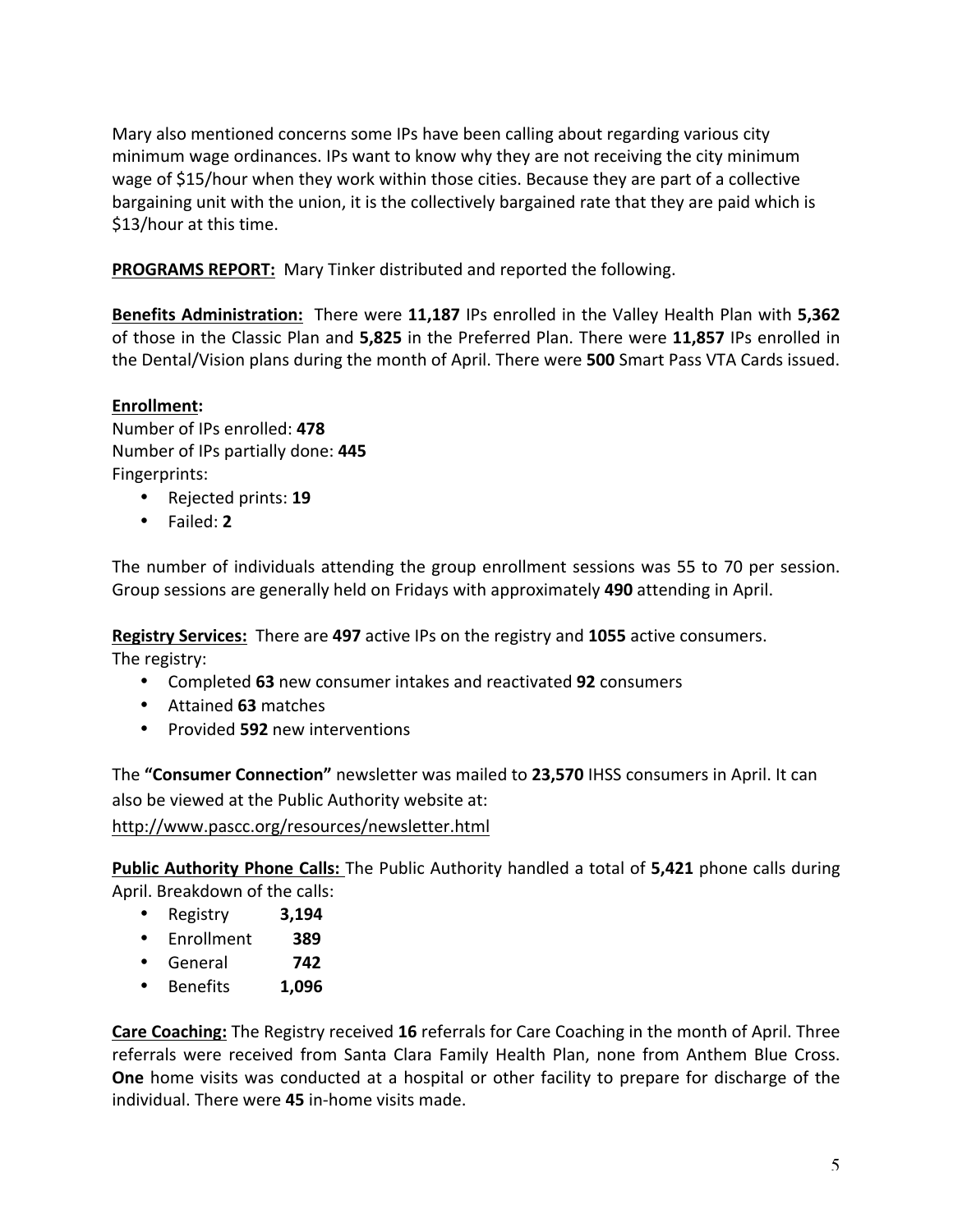**Urgent Care Registry** There was 40 hours of services authorized in April.

**Expedited Registry:** Expedited Registry received 6 referrals in April.

Registry Introductory Training (RIT): There was 1 RIT session held in April with 9 individuals invited and **7** actually participating.

- Conducted **11** interviews
- Called **38** references
- Completed 14 reference checks
- Added **6** new IPs to the registry

RIT sessions are recruitment training workshops held for individuals who wish to join the registry. This is one of the screening requirements for being added to the registry. Next steps required include checking references, in-person interview with staff, and completion of mandatory enrollment process which includes DOJ criminal background check. Because of the amount of work required to get someone added to the registry there are generally people being added on a continuous basis.

**Training for Providers:** The Public Authority provided 17 classes during April training 300 IPs. Classes provided were:

- Alzheimer' and Dementia Basics provided in English with **30** participants
- First Aid provided in Vietnamese with 21 participants
- Nutrition provided in English with 15 participants
- CPR provided in Spanish with **21** participants
- Safety and Infection Prevention provided in Mandarin with 9 participants
- Emergency and Disaster Preparedness provided in English with 8 participants
- First Aid provided in English with 18 participants
- Understanding Diabetes provided in English with **11** participants
- Alzheimer' and Dementia Basics provided in Mandarin with 14 participants
- CPR provided in English with **17** participants
- Caregiver Stress provided in English with 33 participants
- Mental Health provided in English with 9 participants
- Skilled Care Provider provided in English with 31 participants
- CPR provided in Mandarin with **22** participants
- First Aid provided in English with **21** participants
- Safe Lifting and Transferring provided in English with 12 participants
- Safe Lifting and Transferring provided in Mandarin with 9 participants

**Over Time Training:** There were 12 IPs who were provided training/counseling on overtime issues and how to properly complete their timesheet.

**Timesheet Training Video on PA Website:** The Public Authority developed a great new video that instructs providers on how to complete their timesheets and prevent OT issues. It is quite thorough and easy to understand. As of May  $1<sup>st</sup>$  it has been viewed over 50,875 times since its **launch May 10, 2017**. The video is on the PA website and available to anyone who wants to view it at: <http://www.pascc.org/services/TimeSheetVid.html>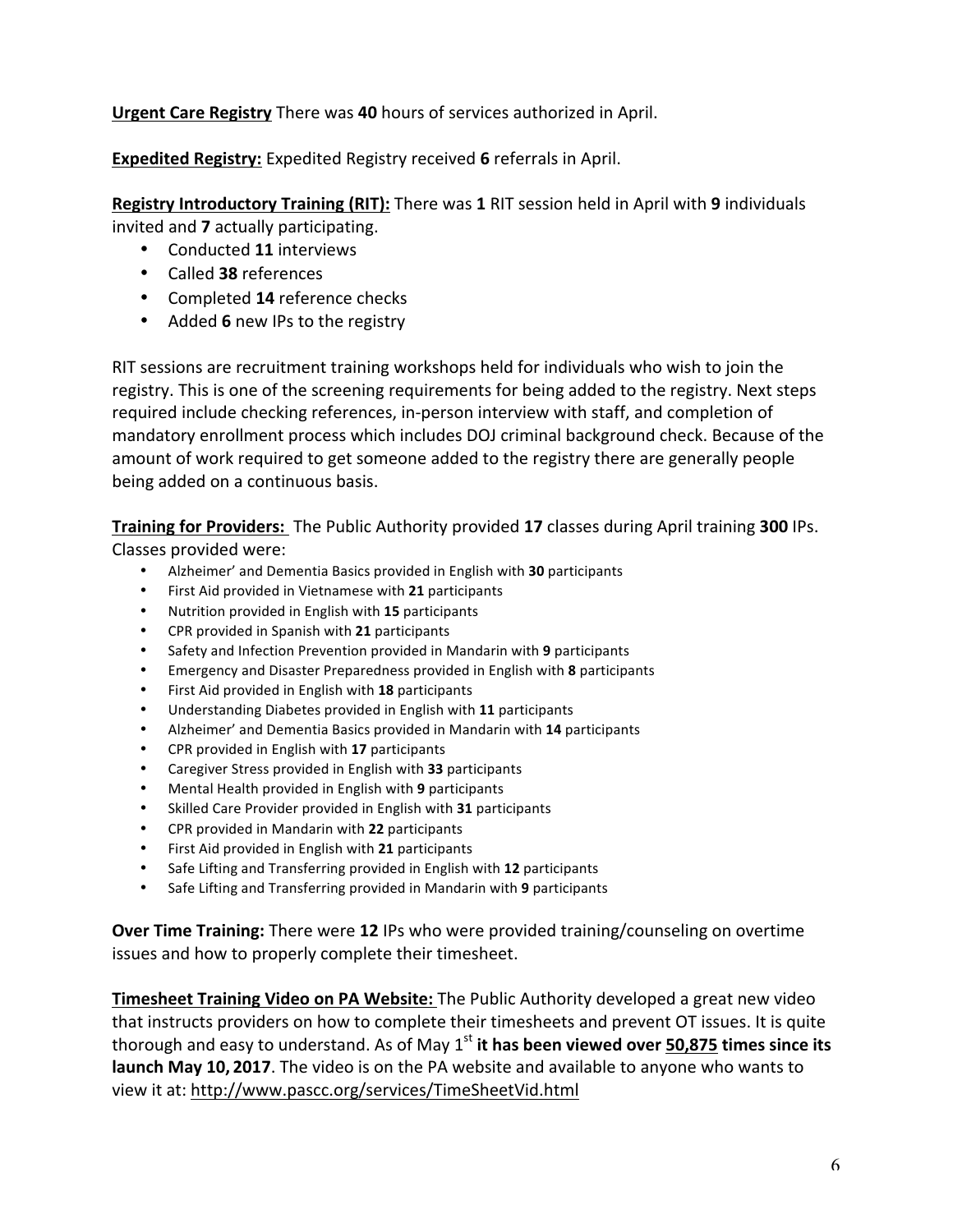Under Programs there was discussion on how to interest consumers in training and setting up more training for consumers. Mary shared that in years past Janie Whiteford spent a great deal of time providing consumer training in various locations around the county. They were held in senior living communities and other locations where IHSS consumers could have easy access. It has always been a tough nut to crack, and that's statewide.

It was suggested that interpersonal skills training for consumers in how to interact and work with providers would be a good start. Lori Andersen suggested some type of brief training to new consumers when they are first introduced into IHSS. Cheryl Hewitt added that there needs to be 'real' information given to consumers as far as expectations and guidelines for IHSS.

The main issue is getting consumers to participate in training. The Public Authority offers the monthly Call 'n Connect teleconference calls but they are not well attended. People who have participated indicate they found it valuable it's just difficult to get people to participate. Mary Tinker would like to brainstorm more ideas with the members and also Janie would like to get this going again as soon as she is doing better and at home she would like to actively seek various options. Gianna Spina offered to setup a committee for this and Beverly Lozoff offered to assist in this endeavor and it will be something brought up again in the month of July.

Cheryl Hewitt mentioned the regional center framework and how it works or may not be working very well with regards to payment. She mentioned that IHSS money is applied first and then the regional money is applied afterwards and she does not think everyone is aware of this.

**California IHSS Consumer Alliance Report (CICA):** Janie Whiteford reported that she did not have much new to report. CICA is working collaboratively with CAPA and the current issues. Janie mentioned the 3<sup>rd</sup> Wednesday CICA conference call from 10am-11am and encouraged all members to try to call in. CICA is doing their best to keep everyone up to speed with current issues (such as EVV-Electronic Visit Verification) but they are also going back to basics and tailoring some of the future calls to such things as:

- -Training
- -Mandates
- -Advocacy for Consumers

-Securing additional providers when theirs are out sick or taking a vacation.

Janie says that both Cindy and Charlie at CICA are handling the Regional Meetings and that she would share any upcoming information as she gets it.

**Report from Social Services Agency:** Terri Possley made a few announcements which were reported under "Announcements & Public Comment". Terri also gave everyone a brief update and current status of the IHSS budget. Basically it is not good news. Terri said that they requested and submitted for 28 new positions and bottom line, only ONE position was approved. This new position is for a Social Work Coordinator I who will do referrals for fraud. They are also approved for a total of 8 temporary workers for a 6 month timeframe. Needless to say all members were shocked that this happened. Terri says that there will be a budget workshop scheduled on May 23 $^{\text{rd}}$  to see what happens next.